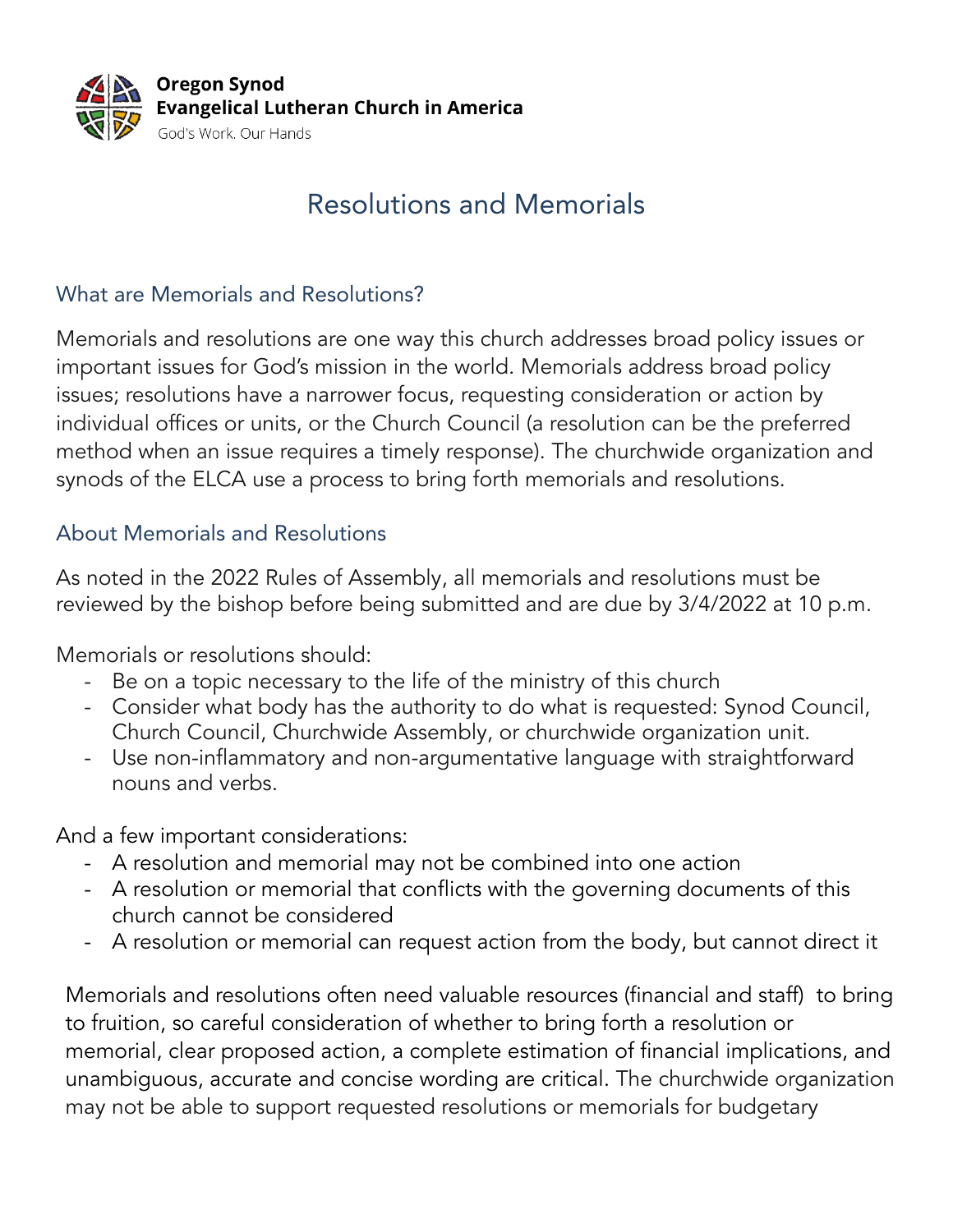reasons and that, if adopted, may have adverse consequences on existing programs or ministries.

As an example of the potential financial resources needed; to bring a memorial to fruit as a social statement in 2019 was a five-year process at a cost of \$300,000. An edit of a memorial is \$50,000-\$100,000 depending on the work needed for the edit.

If questions exist regarding the potential implications of <sup>a</sup> proposed resolution or memorial, inquiries to the Office of the Secretary are encouraged.

#### What is the Difference Between a Memorial and a Resolution?

| <b>Resolutions</b>                                                                                                                                                                                                        | <b>Memorials</b>                                                                                                                                                         |
|---------------------------------------------------------------------------------------------------------------------------------------------------------------------------------------------------------------------------|--------------------------------------------------------------------------------------------------------------------------------------------------------------------------|
| - Have a narrower focus<br>Request consideration or action<br>$\blacksquare$<br>by the Synod Council to<br>churchwide organization units or<br>the Church Council (churchwide)<br>- Allows for a more timely<br>response. | - Address broad policy issues<br>- Are considered for action every<br>three years by the Churchwide<br>Assembly<br>- Comes from Synod Assembly to<br>Churchwide Assembly |
| They address different issues, different bodies, and on different timelines.                                                                                                                                              |                                                                                                                                                                          |

#### Drafting a Memorial or Resolution

The first section is whereas clauses (if any)

- Whereas clauses provide background information and are not part of the action. Each clause should state a reason for the resolution or memorial.
- Whereas clauses should be used sparingly and only in cases where it provides little-known information without which the point or the merits of a resolution are likely to be poorly understood. It is encouraged to submit just the resolved clauses as the resolved clauses contain the action for consideration.

This is followed by resolved clauses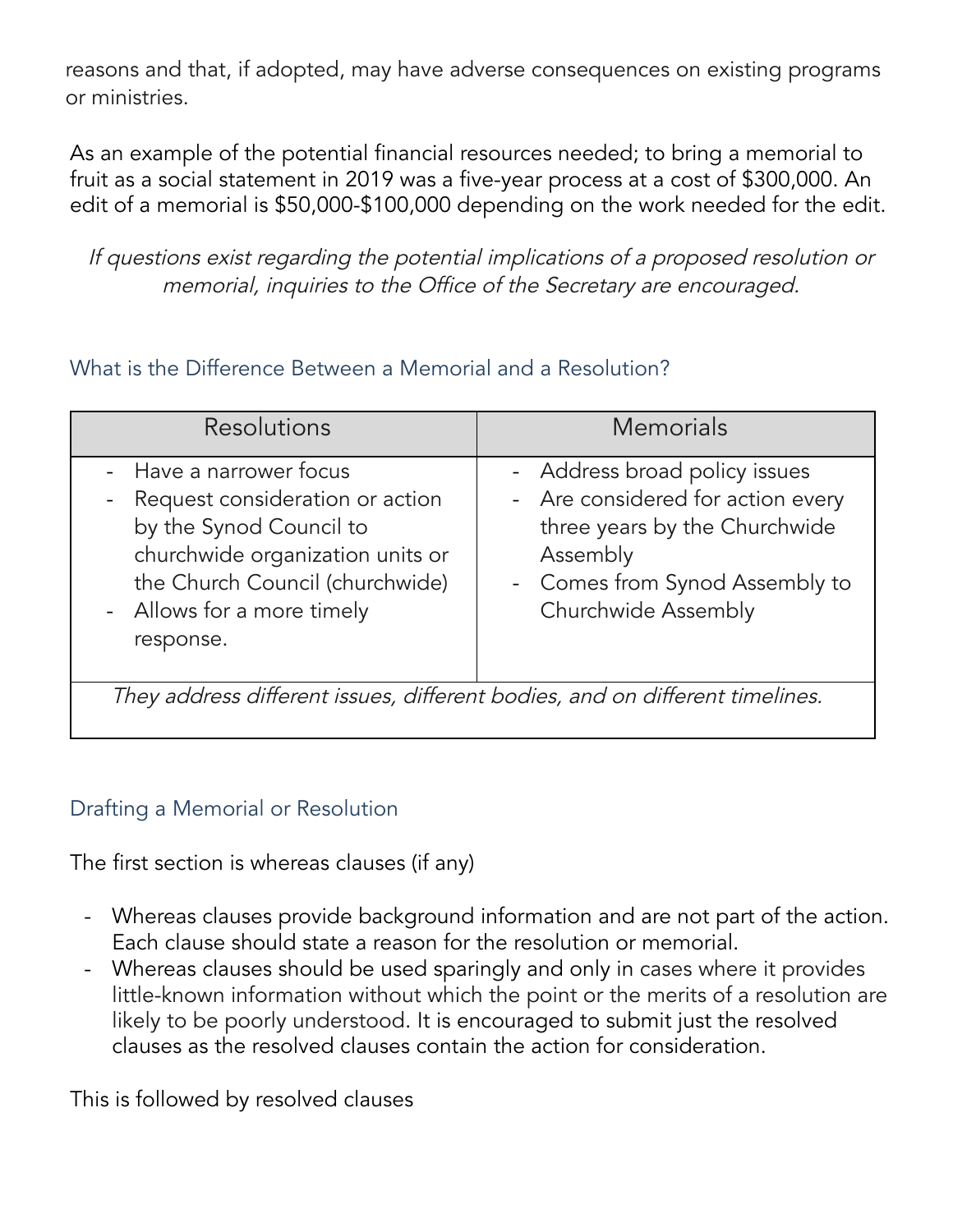- Resolved clauses must clearly and concisely state the desired action.
	- o What should be done?
	- o How should it be done?
	- o Who should do it? (CW Assembly, Church council, Synod Council OR Churchwide assembly unit).
	- o When should it be done? Timeline

The final "resolved" clause(s) asks the Synod Council or Churchwide Assembly to act (or refrain from acting) in a particular way. For example:

# In <sup>a</sup> Resolution

RESOLVED, that the Oregon Synod Assembly direct the Synod Council to forward this resolution to the Church Council for consideration and possible action.

Or

RESOLVED, that the Synod Council request the Church Council to ... [clearly describe the proposed course of action].

#### In <sup>a</sup> Memorial

RESOLVED, that the Oregon Synod Assembly memorialize the 2022 Churchwide Assembly of the Evangelical Lutheran Church in America to ... [clearly describe the proposed course of action].

As a reminder, all memorials and resolutions must be examined for potential financial and staff impacts and include a summary of these implications when submitted.

## After a Draft Memorial or Resolution is Submitted

All resolutions and memorials, including those submitted past the deadline, not recommended and the original text of modified ones submitted, will be included in the participant materials.

If the proposed resolution/memorial is not in proper format or has deficiencies in context, the writer will be invited to rewrite it before it is considered further.

Resolutions and Memorials Submitted by the Deadline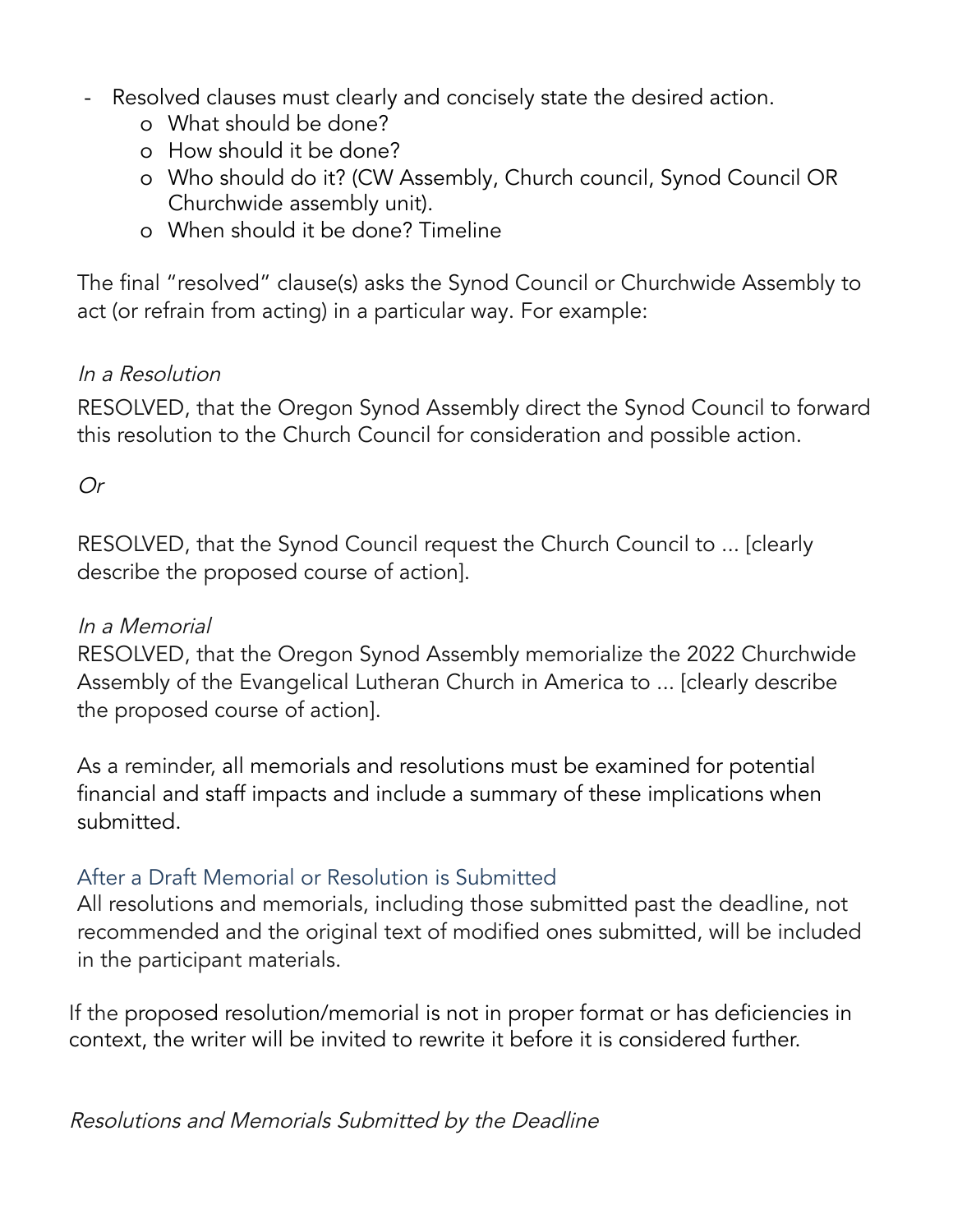The 2022 Rules of Assembly provide that memorials and resolutions reviewed by the bishop and submitted by 10 p.m. 3/4/2022 will be referred to Synod Council. The Synod Council will decide whether to recommend to the assembly the resolution or memorial in its current form, or whether it goes to reference and counsel for further review (revising, etc.).

What will the Reference and Counsel Committee or Synod Council be considering as they evaluate memorials or resolutions?

- 1. Did the bishop review the resolution or memorial before submission?
- 2. Does the proposed resolution address a synod purpose (as listed in Chapter 7 of the Oregon Synod Constitution), ministry, administrative matter, or other issue affecting the Oregon Synod?
- 3. Is action on the resolution necessary to the business of the synod (rather than merely bringing the Assembly's attention to an issue, organization, or an event)?
- 4. Is the action sought by the resolution consistent with the Oregon Synod constitution, bylaws and other governing documents?
- 5. Is the form of the resolution appropriate and clearly drafted?
- 6. Are the statements in the resolution accurate and necessary to an understanding of the resolution?

## Resolutions and Memorials NOT submitted by the Deadline

Any resolutions and memorials submitted after 10 p.m. 3/4/2022 will be considered "from the floor" and in addition to the standard criteria, must meet additional criteria to be brought before the assembly.

- 1. It will have no financial impact
- 2. It is of overriding importance
- 3. It addresses a previously accepted resolution

Based on the above criteria, the Reference and Council Committee will take a vote whether to refer, consider, or do not consider the memorial or resolution based on a 2/3 majority vote.